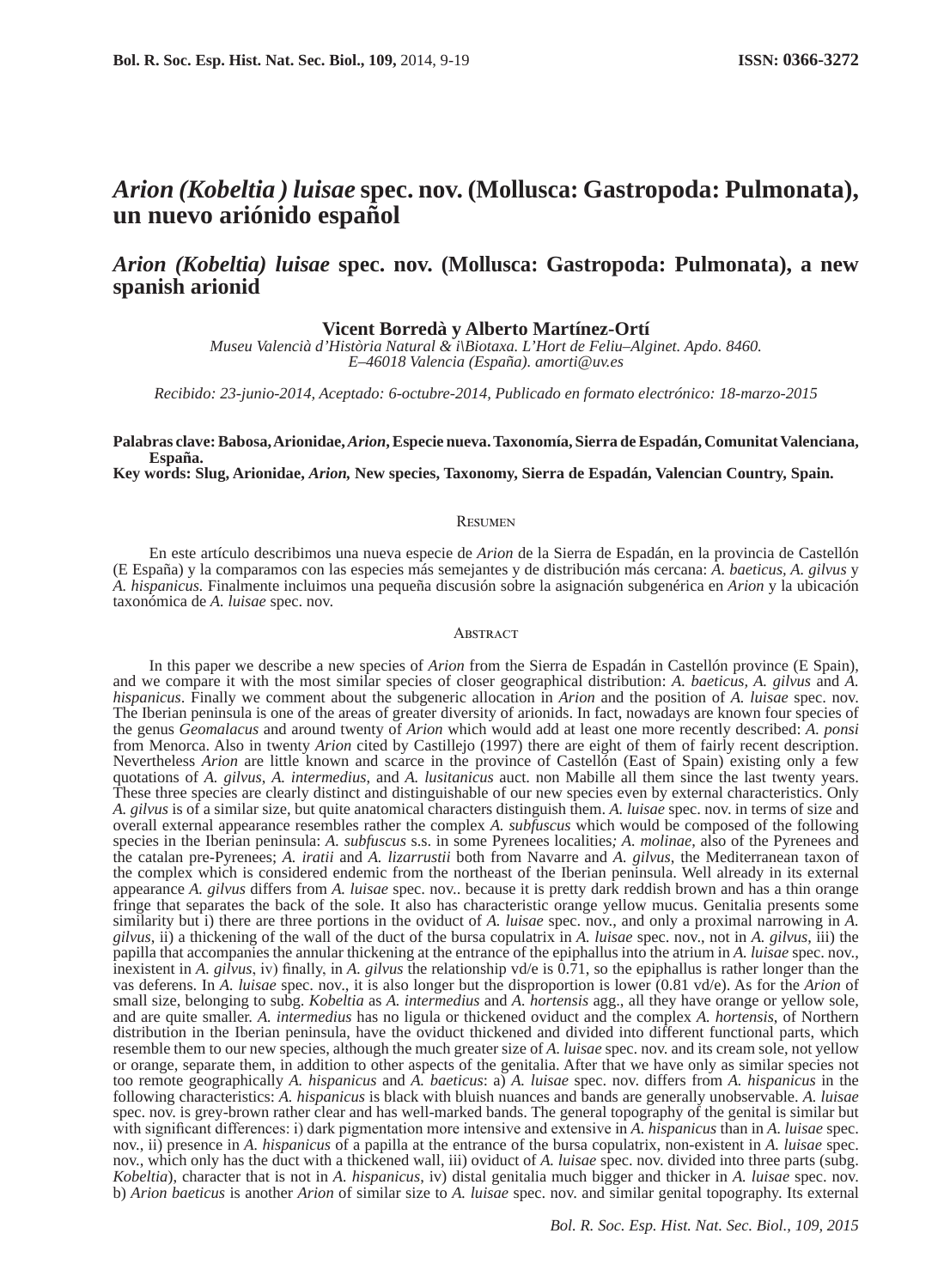appearance and size is very similar to *A. hispanicus* but it differs in the reproductive system because there is no papilla at the entrance of the bursa copulatrix duct in the atrium and the epiphallus is longer than the vas deferens. Both characters match *A. luisae* spec. nov. that nevertheless differs from *A. baeticus* in other features: i) black or very dark back, with strips hardly observable in *A. baeticus*; light grey-brown back with very visible bands in *A. luisae* spec. nov., ii) female part of genitalia dyed in dark in *A. baeticus*; only slightly pigmented genitalia in *A. luisae* spec. nov., iii) oviduct divided into three parts in *A. luisae* spec. nov., non-existent feature in *A. baeticus*. Finally, we express our doubts about the subgeneric division in *Arion,* but provisionally, and mainly by the oviduct divided into three portions, as in *A. hortensis* we place *A. luisae* spec. nov. into the subgenus *Kobeltia.*

## 1. Introducción

La península Ibérica es una de las áreas de mayor diversidad de ariónidos Castillejo (1997, 1998). De hecho, en la actualidad se conocen cuatro especies del género *Geomalacus* y unas 20 de *Arion* (Castillejo, 1998) a las cuales se añadiría al menos una muy recientemente descrita: *Arion ponsi* Quintana, 2007 de Menorca (Quintana, 2007). Igualmente, entre los 20 *Arion* citados por Castillejo (1997), ocho son de reciente descripción: *Arion baeticus* Garrido, Castillejo & Iglesias, 1994, *Arion fagophilus* De Winter, 1986, *Arion iratii* Garrido, Castillejo & Iglesias, 1995, *Arion lizarrustii* Garrido, Castillejo & Iglesias, 1995, *Arion molinae* Garrido, Castillejo & Iglesias, 1995, *Arion paularensis* Wiktor & Parejo, 1989, *Arion urbiae* De Winter, 1986 y *Arion wiktori* Parejo & Martin, 1990. Cuando se aclare la composición de algunos complejos de especies del género, especialmente del complejo *Arion lusitanicus* (auct. non Mabille, 1868) seguramente se describirán varias nuevas especies.

Sin embargo, los *Arion* son escasos en la provincia de Castellón. Gasulle (1981) no cita ninguno. Borredà & Collado (1996) mencionan solo tres especies: *Arion (Arion) lusitanicus*  Mabille, 1868 en dos localidades, Puertomingalvo y Culla; *Arion (Mesarion) gilvus* Torres-Mínguez, 1925, en una única localidad, Fredes, y *Arion (Microarion) intermedius* (Normand, 1852) de varias localidades en el interior de la provincia. Borredà (1998) cita *A. lusitanicus* "forma c" de Artana y Alfondeguilla. Posteriormente a estas citas hemos encontrado *A. gilvus* en Puertomingalvo, Argelita, Benicàssim, Montanejos y Fredes, *A. intermedius* en la Pobla de Benifassà y Fredes y otro *Arion* en la Sierra de Espadán, nueva especie, que proponemos denominar *Arion luisae* spec. nov.

## 2. Material y métodos

En una de nuestras prospecciones en el área llamada "Paraje Natural Municipal de la Dehesa" en Soneja (Castellón) (Fig. 1) al levantar algunos troncos, ramas y cortezas de corcho de alcornoque caídos y en mayor o menor grado de descomposición, encontramos dos ejemplares de babosas de la familia Arionidae cuyo aspecto externo era diferente de todas las conocidas en la zona. Fueron los únicos gasterópodos que



Figura 1. Distribución geográfica de *Arion luisae* spec.

nov. – Geographical distribution of *Arion luisae* spec. nov.

hallamos en la zona. Tras consultar la bibliografía, realizar una cuidadosa observación de los especímenes vivos y su posterior disección, tras fijación en etanol de 70º para estudiar su genitalia y otros órganos internos, llegamos a la conclusión de que se trata de una nueva especie. El material se encuentra depositado en el Museu Valencià d'Història Natural (Alginet, Valencia) (MVHN).

### 3. Resultados

Familia Arionidae Gray, 1840 Género *Arion* Férussac, 1819 Subgénero *Kobeltia* Seibert, 1873 *Arion (Kobeltia) luisae* spec. nov.

Localidad tipo: Paraje Natural Municipal de la Dehesa (Soneja, Parque Natural de la Sierra de Espadán, provincia de Castellón (UTM=30SYK2810; 440 m). 3 de Abril 2013. Recolectores: Vicent Borredà y Juan Salvador Espín.

Material tipo: Dos ejemplares adultos depositados en el MVHN. El holotipo, conservado en etanol 70º con código: MVHN–010913RE01a (Lám. I, fig. 1-5) y un paratipo (Lám. I, fig. 6, 7), también en etanol 70º con el código MVHN– 010913RE01b. Un fragmento del pie del paratipo se ha conservado en etanol de 96º para posibles análisis moleculares futuros.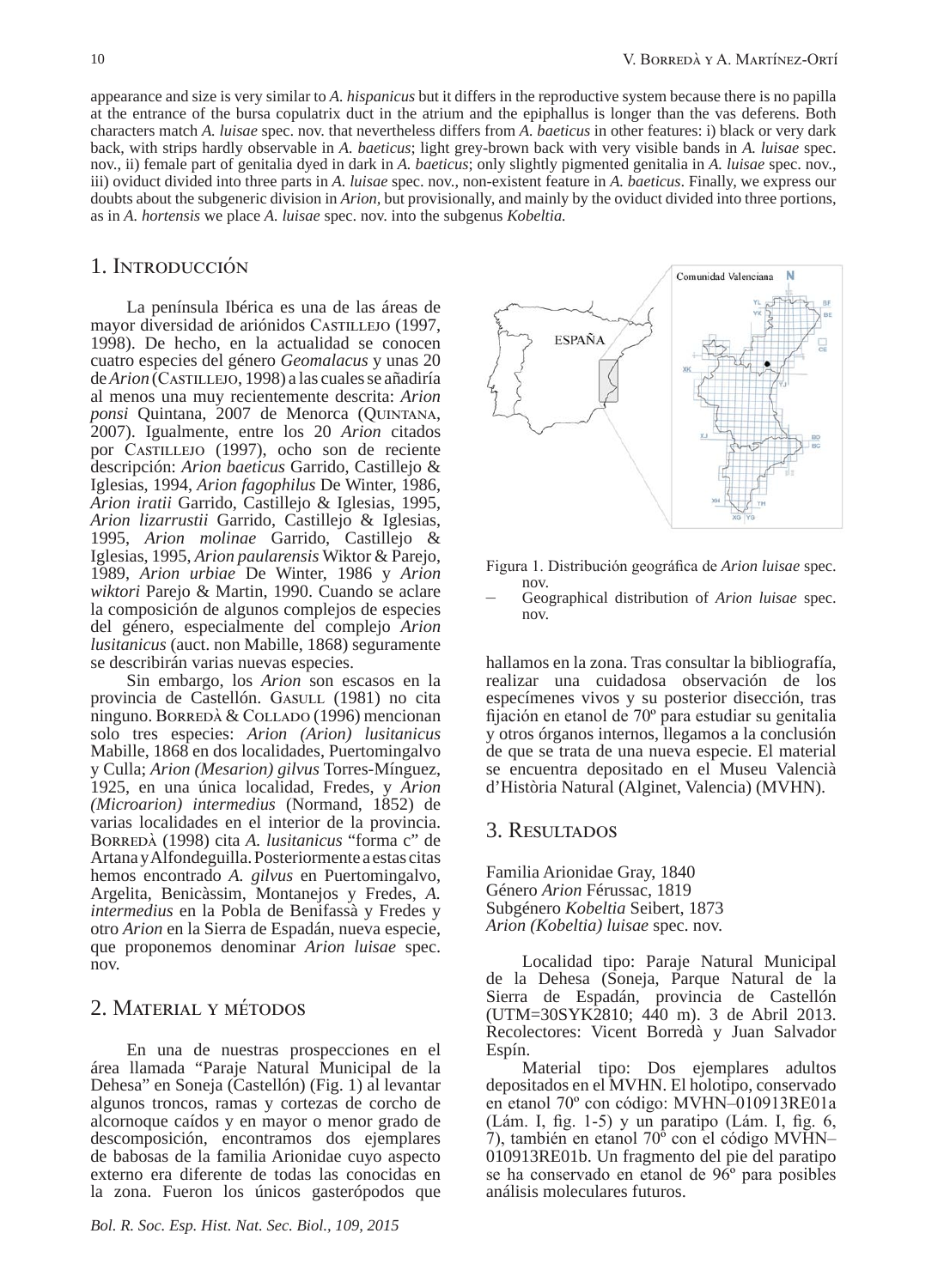Etimología: El nombre está dedicado a Luisa Solaz Gómez, esposa de uno de los autores (V. Borredà) la cual soporta con alegría sus rarezas y aficiones, y que ha acompañado a ambos autores en tantas excursiones malacológicas.

Nombre común: Babosa de Espadán, llimac d'Espadà, Slug of Espadán, Loche d'Espadán.

Diagnosis: Babosa de mediano tamaño que viva llega superar los 45 mm; conservada en etanol unos 25 mm. Piel fina que deja translucir los órganos internos. Color de fondo del dorso gris pardusco claro con tubérculos finos, pequeños y poco prominentes. Muestra dos conspicuas bandas longitudinales oscuras, y cada una de ellas posee otra más clara adosada hacia la zona central del dorso, que son menos evidentes en el escudo. Laterales más claros que el dorso y suela de color crema uniforme donde son difícilmente observables los tres campos longitudinales de otros ariónidos. Orla fina y grisácea, ligeramente anaranjada hacia el extremo posterior con lineolas grisáceas casi imperceptibles. Mucus transparente y muy fluido.

La genitalia presenta un amplio atrio distal más largo que ancho, claramente diferenciado del atrio proximal por su textura. El epifalo es algo más corto que el conducto deferente y tiene un fuerte engrosamiento anular en su entrada en el atrio, acompañado de una papila. El oviducto libre está dividido en tres partes con la intermedia engrosada en cuyo interior hay una lígula en forma de V formada por una festoneada banda principal con otras accesorias más cortas y paralelas a la principal. La bolsa copulatriz es pequeña y fina con

un amplio conducto de gruesas paredes. Oviducto, bolsa y epifalo desembocan en el atrio en el mismo plano. La genitalia es blanca o crema con alguna difusa pigmentación oscura en la separación de la parte proximal del oviducto libre, donde se inserta un fuerte músculo y algo también en la porción distal del epifalo junto al engrosamiento antes mencionado. La glándula hermafrodita es muy oscura exteriormente pero clara en su interior.

Caracteres externos (Lám. I, Tabla I): Nuestros dos ejemplares medidos en vida, se estiraban hasta 46 mm el holotipo y 42 mm el paratipo; contraídos 26 y 24 mm respectivamente. Su capacidad de estiramiento es notable. Fijados en etanol 70º estos ejemplares miden 23 y 25 mm respectivamente. La piel es fina, dejando translucir los órganos internos. Tubérculos dorsales finos y alargados, poco prominentes. Color de fondo del dorso gris-pardusco bastante claro con dos bandas longitudinales oscuras que llegan hasta la cola, arqueándose la derecha por encima del neumostoma en forma de ceja; estas bandas aparecen adosadas a la parte posterior del escudo cerrándolo con una banda estrecha. Hacia el interior del dorso cada una de las bandas longitudinales está asociada con otra más clara, blanquecina, menos evidente en el escudo. La cabeza y los tentáculos son del mismo color que el de fondo del dorso. Laterales grisáceos claros con un orla fina de color gris claro con lineolas muy poco visibles, que se torna algo anaranjada hacia la cola. Mucus incoloro y fluido. Suela de tono crema y aspecto liso en la que casi son imperceptibles las tres zonas longitudinales características de los ariónidos.

|                                       | A. luisae spec. nov.                                                                                                     | A. gilvus                                                                                                                    | A. hispanicus                                                                                       | A. baeticus                                                         |
|---------------------------------------|--------------------------------------------------------------------------------------------------------------------------|------------------------------------------------------------------------------------------------------------------------------|-----------------------------------------------------------------------------------------------------|---------------------------------------------------------------------|
| Aspecto<br>exterior                   | Gris pardusco con<br>bandas. Cabeza y<br>tentáculos del mismo<br>color que el fondo.<br>Orla grisácea. Mucus<br>incoloro | Marrón ocre rojizo<br>con bandas. Cabeza y<br>tentáculos violáceos<br>oscuros. Orla naranja.<br>Mucus amarillo<br>anaranjado | Negro o gris muy<br>oscuro con bandas<br>casi imperceptibles<br>Orla gris oscuro.<br>Mucus incoloro | Dorso oscuro o negro<br>sin bandas.<br>Orla gris.<br>Mucus incoloro |
| e/vd                                  | 0.79                                                                                                                     | 1,41                                                                                                                         | 0.81                                                                                                | 1,40                                                                |
| Oviducto                              | Dividido en tres<br>porciones                                                                                            | No dividido en<br>tres partes. Solo<br>estrechamiento<br>proximal                                                            | No dividido en<br>tres partes. Solo<br>estrechamiento<br>proximal                                   | No dividido en<br>tres partes. Solo<br>estrechamiento<br>proximal   |
| Pigmentación<br>genitalia             | Tenue y escasa                                                                                                           | N <sub>0</sub>                                                                                                               | Marcada y extensa                                                                                   | Toda la parte<br>femenina negra                                     |
| <b>Bursa</b><br>copulatrix            | Conducto de paredes<br>gruesas. Sin papila a<br>la entrada                                                               | No presenta ninguno<br>de estos caracteres                                                                                   | Papila a la entrada.<br>Pared del conducto<br>no engrosada                                          | Sin papila. Pared<br>del conducto no<br>engrosada                   |
| Papila a la<br>entrada del<br>epifalo | Si.                                                                                                                      | N <sub>0</sub>                                                                                                               | N <sub>0</sub>                                                                                      | N <sub>0</sub>                                                      |
| Genitalia distal                      | Muy gruesa y<br>desarrollada                                                                                             | N <sub>0</sub>                                                                                                               | N <sub>0</sub>                                                                                      | N <sub>0</sub>                                                      |
| Distribución                          | Sierra de Espadán<br>(Castellón)                                                                                         | NE península Ibérica                                                                                                         | <b>Montes Universales</b><br>(Teruel-Cuenca)                                                        | Andalucía Occidental                                                |

Tabla I. Características morfoanatómicas de *Arion luisae spec. nov. y las especies más similares a ella.* – Comparative table of morphoanatomical characteristics of *Arion luisae spec. nov.* and the nearest species.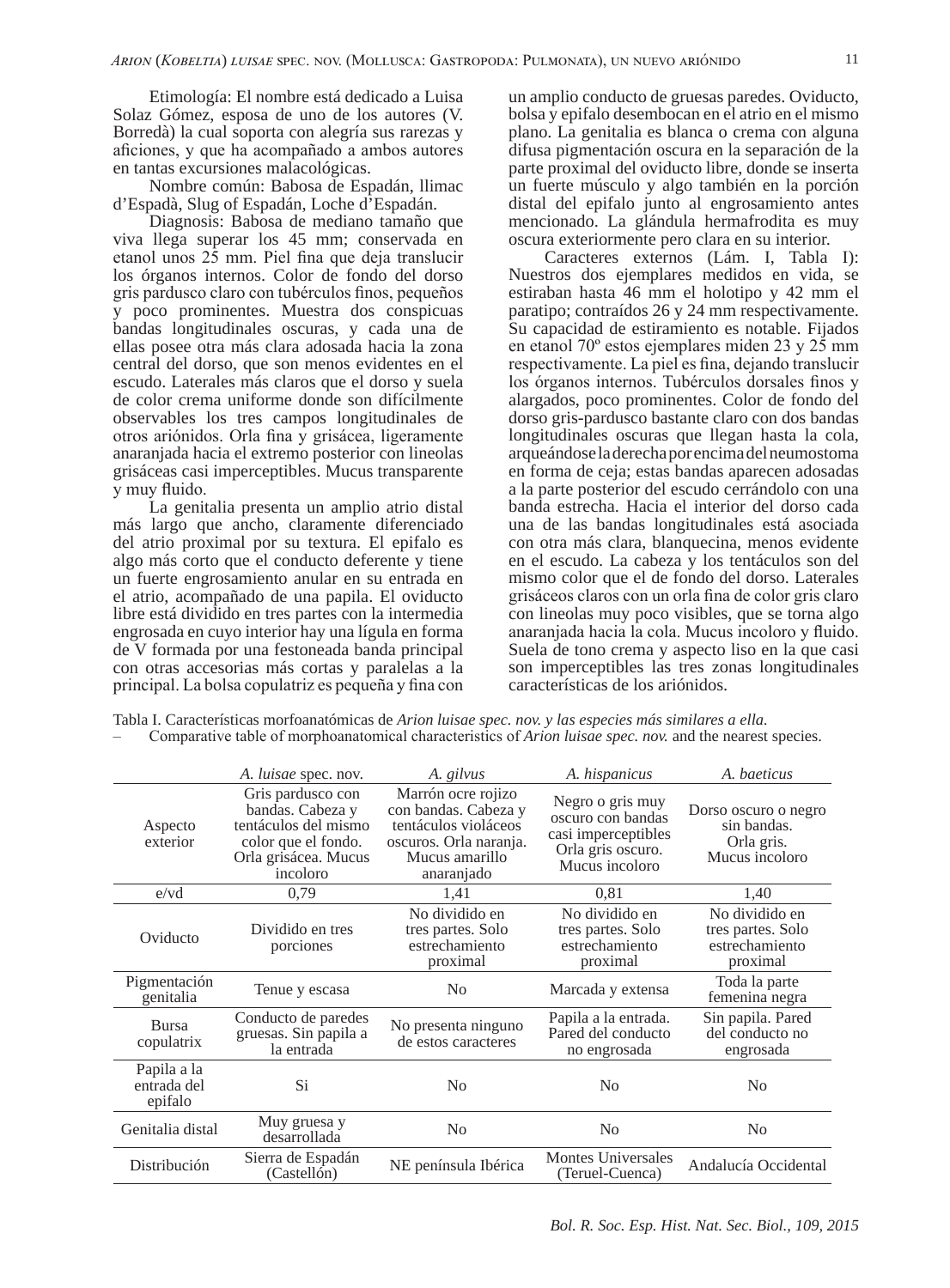

Figura 2. Aparato reproductor de *Arion luisae* spec. nov. a-c. Holotipo. b. Detalle de la lígula. c. Detalle de la desembocadura del epifalo en el atrio. d-e. Paratipo. e. Detalle de la desembocadura del epifalo en el atrio. (abreviaturas: ad=atrio genital distal; ap=atrio genital proximal; bc=bolsa copulatriz; e=epifalo; ed=<br>espermoviducto; g=gónada; ga=glándula de la albúmina; l=lígula; ol=oviducto libre; vd=vaso deferente). Reproductive system of *Arion luisae* spec. nov. a-c. Holotype. b. Detail of the ligula.c. Detail of the end of

epiphallus into the atrium. d-e. Paratype. e. Detail of the end of epiphallus into the atrium. (abbreviations: ad= distal genital atrium; ap= proximal genital atrium; bc=bursa copulatrix; e=epiphallus; ed=ovispermiduct; g=gonade; ga=albumen gland; l=ligula; ol=free oviduct; vd=vas deferens).

Concha (Lám. II): Como caracteriza al género, no hay limacela, que queda reducida a una cantidad de pequeños gránulos de carbonato cálcico muy apelmazados, quedando las aristas de los cristales difuminadas incluso en microfotografías SEM.

Aparato reproductor (Fig. 2, Tabla I): La gónada es muy oscura exteriormente resaltando sobre la clara masa visceral. Está constituida por tres lóbulos adheridos con acinos pequeños y poco marcados, negruzcos externamente. El conducto hermafrodita es de color crema, no muy largo y poco recurvado. La glándula de la albúmina es alargada, subtriangular, no muy grande y de color crema amarillento. Espermoviducto con dos curvaturas, de color crema con la parte masculina grisácea lo que resalta su aspecto glanduloso (así aparece en el holotipo, mientras que en el paratipo es más clara). Mide unos 8 mm de largo, longitud similar a la de la glándula de la albúmina, por lo que la genitalia proximal en conjunto alcanza unos 16 mm. La genitalia distal es bastante gruesa y tiene una longitud total de unos 11 mm. El oviducto libre aparece dividido en tres partes (subgénero *Kobeltia*) desde la separación del espermoviducto hasta su desembocadura en el atrio proximal (Fig, 1a, d). La parte proximal es alargada y estrecha (mide unos 2,0 mm), dando paso a otra porción muy engrosada que alcanza unos 5,0 mm de largo, dentro de la cual hay una lígula en V formada por varias bandas paralelas carnosas y festoneadas adheridas a la pared, aunque al menos una de estas "V" ocupa completamente el espacio longitudinal de esta parte (Fig. 1a-b, d). La porción distal es más corta (1,5 mm) y estrecha. Hay un músculo retractor que se inserta en el extremo proximal del oviducto el cual muestra cierta pigmentación en esta zona en el holotipo (Fig. 1a), no en el paratipo (Fig. 1d). El epifalo es algo más corto (6,5 mm y 7,0 mm en nuestros dos ejemplares) que el vaso deferente (8,0 mm y 9,0 mm) y muestra también algo de pigmentación oscura en su parte distal en el holotipo (Fig. 1a). El cociente medio e/vd es 0,79. La pequeña bolsa copulatriz, tiene paredes muy finas, y muestra un ancho y no muy largo conducto (3,0 mm en el holotipo y solo 1,25 mm en el paratipo) con pared bien gruesa en ambos especímenes, y con un músculo que se inserta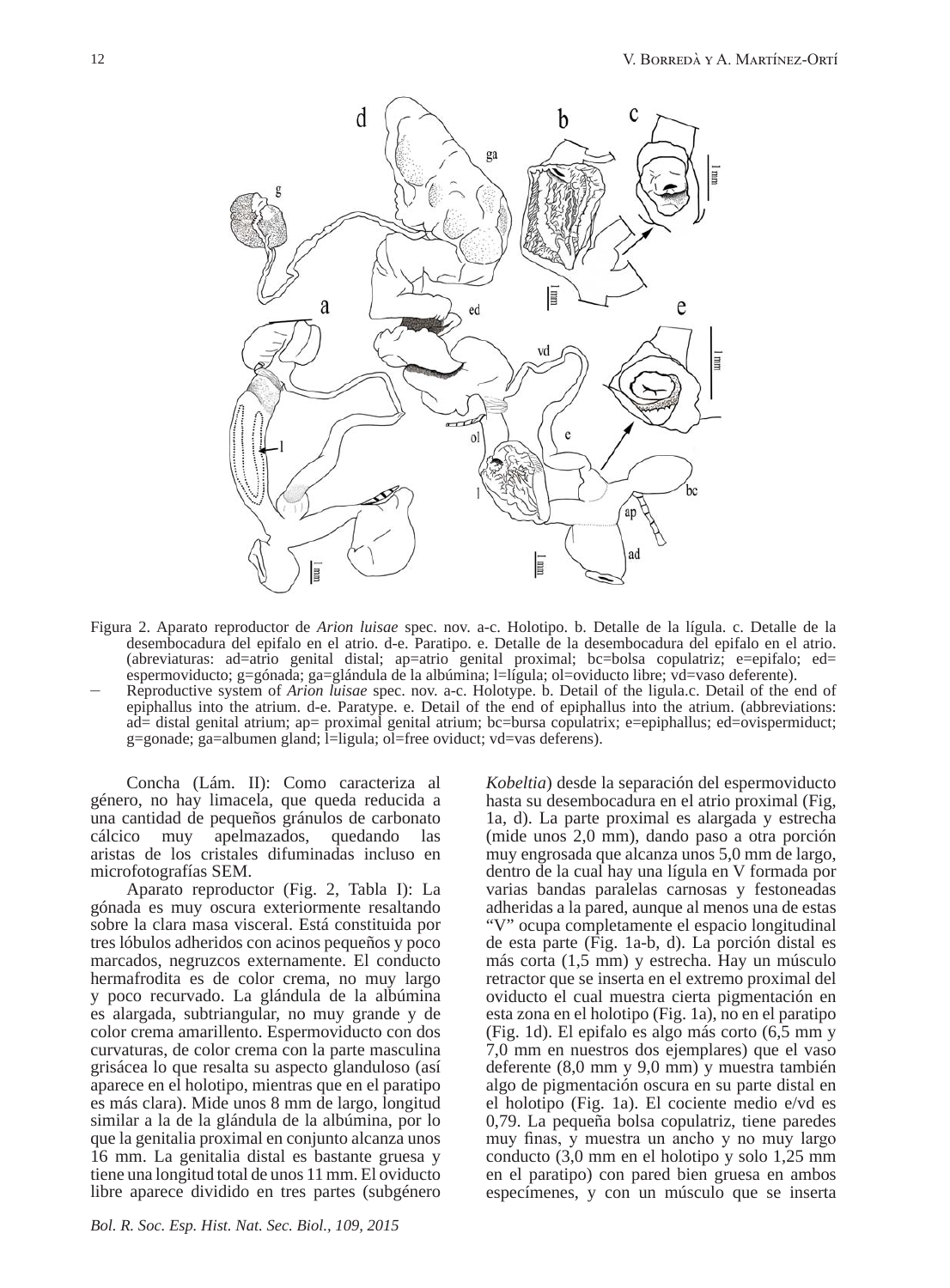a la entrada de la bolsa (Fig. 1a, d). En ninguno de los dos ejemplares hemos encontrado restos de espermatóforos. Estas tres estructuras, bolsa copulatriz, epifalo y oviducto libre, en ese orden, desembocan en el mismo plano y a la misma altura en el atrio proximal, de textura y color idénticos al resto de la genitalia, y claramente diferenciados del atrio distal, más largo y ancho, casi cuadrado, de textura glandulosa y más blanquecino que el resto de la genitalia.

Otros caracteres: Mandíbula odontognata característica del género, con unos 14 dientes, irregulares pero bien marcados y en los que se observa una conspicua ornamentación de líneas de crecimiento paralelas (Lám III, fig. 12-14).

La rádula del paratipo está formada por 122 filas de dentículos, con una fórmula radular 43+C+43 (Lám III, fig. 15). Los dientes centrales son más pequeños que los laterales, con mesocono romboidal y con dos ectoconos, más o menos simétricos y cerca del mesocono (Lám III, fig. 16- 19). Estos ectoconos presentan expansiones lateroposteriores y en su zona lateral media poseen una profunda depresión en forma de punto en cada lado (Lám III, fig. 17-19). Los primeros dientes laterales presentan un ectocono expandido y un endocono poco marcado (Lám III, fig. 18-20). Los últimos dientes laterales muestran el mesocono más delgado, alargado y afilado con el ectocono dividido en dos (Lám III, fig. 21, 22).

En el tiempo que mantuvimos a nuestros ejemplares en cautividad, se alimentaron de zanahoria y observamos un curioso comportamiento, no observado nunca por nosotros en babosas, consistente en que al llegar al final de una superficie con caída libre hacia el suelo, se dejaban caer, precipitándose al vacío, en vez de seguir reptando hacia abajo adheridas al sustrato como hacen otras babosas. Tal vez esto tenga que ver con un posible hábito arborícola de esta especie dejándose caer desde las ramas al suelo.

Hábitat y distribución geográfica: Sierra de Espadán en la provincia de Castellón, Comunidad Valenciana (Fig. 2). Concretamente localizado en el "Paraje Natural Municipal de la Dehesa", término de Soneja, consistente en un interesante bosque de alcornoques (*Quercus suber* L.) acompañados por *Pinus pinea* L. and *Pinus pinaster* At., y con un espeso sotobosque de vegetación mediterránea formado por una gran variedad de especies que crecen sobre areniscas triásicas rojizas (ortocuarcitas), roca que recibe el nombre local de "rodeno", alrededor de una laguna que constituye el único lago de montaña valenciano, localizado a 450 m de altitud.

## 4. Discusión

Como se menciona en la introducción, los *Arion* son escasos en Castellón. Las tres especies encontradas hasta ahora en esta provincia, *A. gilvus, A. intermedius* y *A. lusitanicus* s.l., son claramente distintas y diferenciables de nuestra nueva especie, incluso por caracteres externos. Solo *A. gilvus* es de tamaño similar pero las distinguen bastantes caracteres anatómicos (Tabla I).

Externamente tiene similitud con *Arion* del subgénero *Carinarion* o complejo *Arion fasciatus,*  formado por *A. circumscriptus* (Jhonston, 1828), *A. fasciatus* (Nilsson, 1823) y *A. silvaticus* Lohmander*,*  1937 pero su genitalia es bastante diferente. Estos tres taxones según el estudio molecular de Geenen, Jordaens & Backeljau (2006), son todos el mismo: *A. (Carinarion) fasciatus* y son típicos de Europa central y las Islas Británicas. En la península Ibérica solo se ha citado un par de veces en Andorra como *A. silvaticus* [Bertrand (2000) y Borredà, Martínez-Ortí & Nicolau (2010)] bastante lejos de Castellón y además, como hemos indicado, la genitalia es diferente. Por tamaño y aspecto exterior general *A. luisae*  spec. nov. es algo similar al complejo *A. subfuscus*  que en la península Ibérica estaría formado por las siguientes especies (GARRIDO, 1995): *A. subfuscus s.s.* (Draparnaud, 1805) de algunas localidades pirenaicas, *A. molinae* del Pirineo y Prepirineo catalán, *A. iratii* y *A. lizarrustii*, ambas de Navarra y *A. gilvus* del nordeste peninsular. *A. gilvus*, el taxón mediterráneo del complejo, se considera endémico del nordeste de la península y es una especie bien adaptada a las condiciones xéricas de esta zona. Su centro principal, con numerosas estaciones de recolección y abundancia de individuos en diferentes medios se localiza en el sur de la provincia de Valencia y norte de la de Alicante. En otras áreas las escasas recolecciones han sido siempre en zonas de escasa influencia antrópica. Es de notar la escasez de recolecciones en la provincia de Castellón. Borredà (1994) señala que quizá haya dos poblaciones disjuntas, una centrada en el sur de Valencia y norte de Alicante, extendiéndose hasta Albacete, y otra en el sudoeste de Tarragona (siempre en el lado derecho del río Ebro), norte de Castellón y este de Teruel, sin ninguna diferencia anatómica entre individuos de estas dos poblaciones. *A. gilvus* ya por su aspecto externo difiere algo de *A. luisae*  spec. nov.*,* porque aquél es de color marrón rojizo, como oxidado, de color de fondo del dorso y con tentáculos y cabeza oscuros y de tono violáceo, y tiene una bien visible orla naranja que separa el dorso de la suela. También su mucus es muy característico, de tono amarillo anaranjado. La genitalia presenta alguna similitud en ambas especies, pero se diferencian por:

i) el oviducto de *A. luisae* spec. nov.*,* está dividido en tres porciones (subgénero *Kobeltia*) y solo hay un estrechamiento proximal en *A. gilvus*  (Tabla I).

ii) el engrosamiento de la pared del conducto de la bursa copulatrix en *A. luisae* spec. nov.*,*  inexistente en *A. gilvus.*

iii) la papila que acompaña al engrosamiento anular de la entrada del epifalo en el atrio en *A. luisae* spec. nov.*,* que no está presente en *A. gilvus.*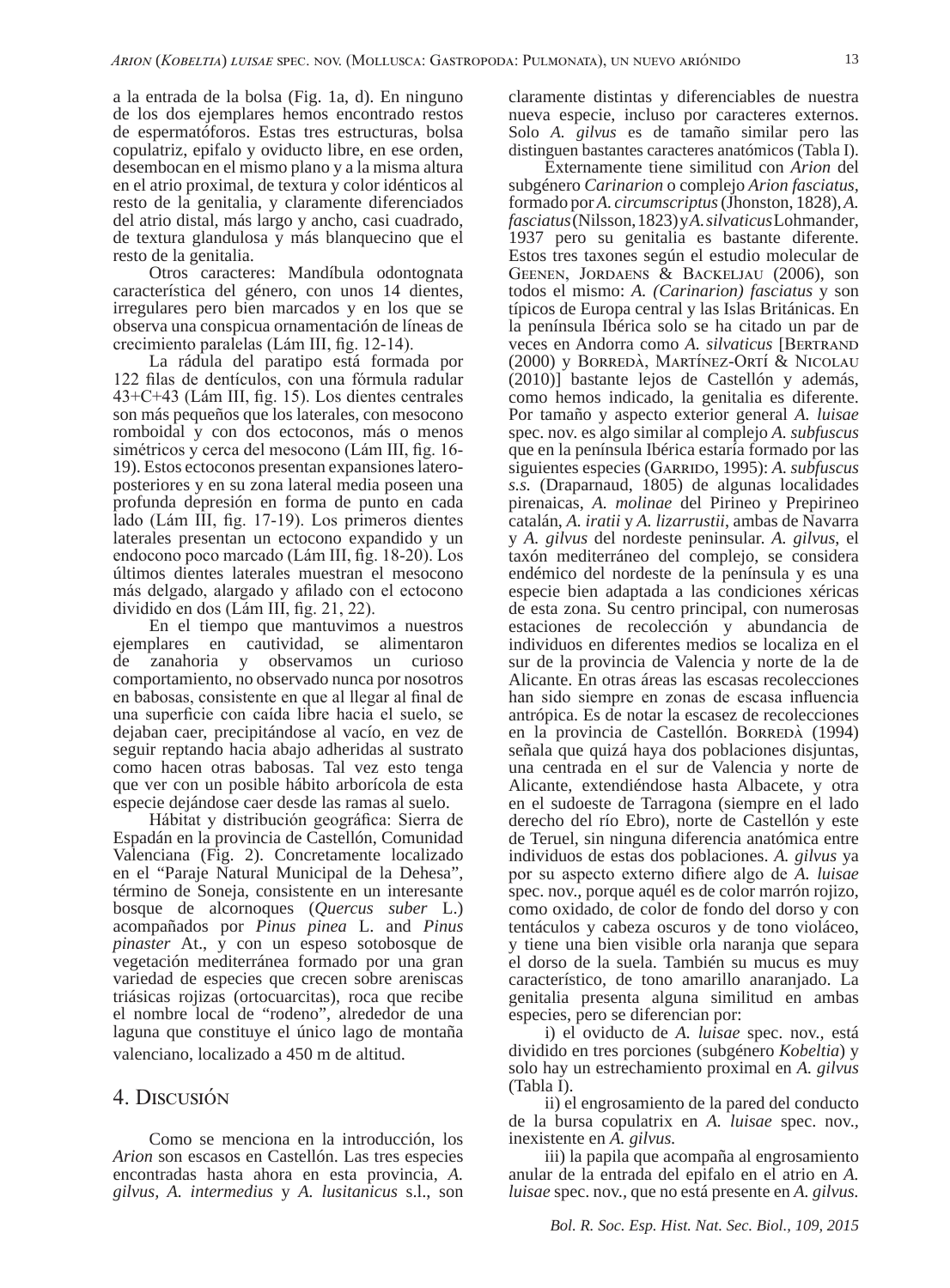iv) en *A. gilvus* la relación e/vd es 1.41, por lo que el epifalo es bastante más largo que el vaso deferente mientras que en *A. luisae* spec. nov. es más corto (0,79 e/vd) (Tabla I).

En cuanto a los *Arion* de pequeño tamaño incluidos en los subgéneros *Kobeltia* o *Microarion*  como *A. intermedius* y el complejo *A. hortensis*  Férussac, 1829*,* con suela naranja o amarilla y de tamaño bastante menor, nuestra nueva especie ya se puede diferenciar por estos caracteres pero además *A. intermedius* carece de lígula y de oviducto engrosado y el complejo *A. hortensis*, distribuido por el norte peninsular, tiene el oviducto engrosado y dividido en tres porciones, en lo que coincide con *A. luisae* n. sp., aunque el tamaño bastante mayor y la suela de esta última, además de otros aspectos de la genitalia las diferencian.

Por tanto, como especies similares y no muy alejadas geográficamente, nos quedan *A. hispanicus* Simroth, 1866 y *A. baeticus*. *A hispanicus* es un taxón redescrito por RODRÍGUEZ (1990) a partir de ejemplares portugueses, cuyos caracteres externos son diferentes de los encontrados (GARRIDO, 1995; BORREDÀ, 2014) en el este de España, en los Montes Universales (Serranía de Cuenca y Sierra de Albarracín en Teruel) siendo aquéllos ligeramente más grandes y teniendo bandas longitudinales, casi imperceptibles o inexistentes en los ejemplares de los Montes Universales, que podrían describirse como negros. RODRÍGUEZ (1990) sugiere la posible coespecificidad de *A. hispanicus* y *A. urbiae*  pero distingue este taxon de *A. hispanicus* por su menor tamaño (15 mm), la presencia de bandas laterales y la falta de pigmentación oscura en el espermoviducto, basándose en las descripciones de Simroth. *A. luisae* spec. nov. se diferencia de *A. hispanicus* en las siguientes características: *A. hispanicus* es negro con matices azulados y con bandas generalmente inobservables; *A. luisae*  spec. nov. es de color gris pardusco más bien claro y con bandas bien marcadas. La topografía general de la genitalia es parecida pero con diferencias significativas:

i) pigmentación oscura más marcada y extensa en *A. hispanicus* que en *A. luisae* spec. nov.

ii) presencia en *A. hispanicus* de una papila a la entrada de la bolsa copulatriz, no existente en *A. luisae* spec. nov., que sin embargo presenta el conducto de la bolsa con paredes fuertemente engrosadas.

iii) oviducto de *A. luisae* spec. nov. dividido en tres partes, carácter no presente en *A. hispanicus*.

iv) genitalia distal mucho más grande y gruesa en *A. luisae* spec. nov.

*Arion baeticus* es otro *Arion* de tamaño similar a *A. luisae* spec. nov. y topografía genital parecida que se conoce con certeza de las provincias de Huelva y Málaga. CASTILLEJO (1997) lo considera un endemismo de Andalucía Occidental. En su descripción de esta especie Garrido *et al.* (1994) comentan que en aspecto exterior y tamaño es

muy similar a *A. hispanicus* pero que se diferencia claramente en la genitalia porque no hay papila en la entrada del canal de la bolsa copulatriz en el atrio y en que el epifalo es más largo que el conducto deferente. Ambos caracteres coinciden con *A. luisae* spec. nov. que sin embargo difiere de *A. baeticus* en las siguientes características:

i) dorso negro o muy oscuro con bandas difícilmente observables en *A. baeticus*; dorso gris pardo claro con bandas muy visibles en *A. luisae*  spec. nov.

ii) parte femenina de la genitalia teñida de oscuro en *A. baeticus*; genitalia solo algo pigmentada en *A. luisae* spec. nov.

iii) oviducto dividido en tres porciones en *A. luisae* spec. nov., carácter inexistente en *A. baeticus*.

### 4.1. *Asignación subgenérica*

La cuestión de la agrupación subgenérica en el género *Arion* dista mucho de estar resuelta. Hesse (1926) dividió el género *Arion* en los siguientes subgéneros*: Lochea* Moquin-Tandon, 1855 (posteriormente *Arion* s.s.), *Mesarion*  Hesse, 1926, *Carinarion* Hesse, 1926, *Kobeltia* Seibert, 1873 y *Microarion* Hesse, 1926. Davies (1987) los agrupó en *Arion & Mesarion; Kobeltia & Microarion* y *Carinarion,* y tras estudios cromosómicos Backeljau & De Bruyn (1990) en *Lochea* (Arion+Mesarion) y *Prolepis (Kobeltia+Carinarion)*, incluyendo aquí el anterior *Microarion.* El equipo del Dr. Castillejo, referente obligado de todo estudio sobre babosas ibéricas ha mantenido este criterio pero adaptado, de manera que en diversas obras utilizan los subgéneros *Arion* s.s., *Mesarion* y *Kobeltia.* En especial los autores británicos, pero también el equipo de Castillejo se refieren a complejos de especies (aggregate o agg. de los británicos), y así se habla del complejo *A. ater*, del complejo *A. lusitanicus* [ambos asimilables al subgénero *Arion*  s.s., el llamado complejo *Arion empiricorum* de Chevallier (1969)] aunque *A. lusitanicus* lo suelen incluir en el género *Mesarion*, del complejo *A. subfuscus,* subgénero *Mesarion* (*A. gilvus, A. iratii, A. lizarrusti* y *A. subfuscus*) o del complejo *A. hortensis* subgénero *Kobeltia* (*A. anthracius*  Bourguignat, 1866, *A. fagophilus, A. hortensis, A. intermedius* y *A. wiktori*).

Concretamente Castillejo (1997) cita las siguientes especies de *Arion* de la península Ibérica, con sus correspondientes subgéneros: *Arion (Arion) ater* (Linnaeus, 1758), *A. (Arion) rufus* (Linnaeus, 1758), *A. (Mesarion) baeticus, A. (Mesarion) flagellus* Collinge, 1893, *A. (Mesarion) fuligineus* Morelet, 1845, *A. (Mesarion) gilvus, A. (Mesarion) hispanicus, A. (Mesarion) iratii, A. (Mesarion) lizarrustii, A. (Mesarion) lusitanicus, A. (Mesarion) molinae, A. (Mesarion) nobrei*  Pollonera, 1889, *A. (Mesarion) paularensis, A. (Mesarion) subfuscus, A. (Mesarion) urbiae, A. (Kobeltia) anthracius, A. (Kobeltia) fagophilus, A.*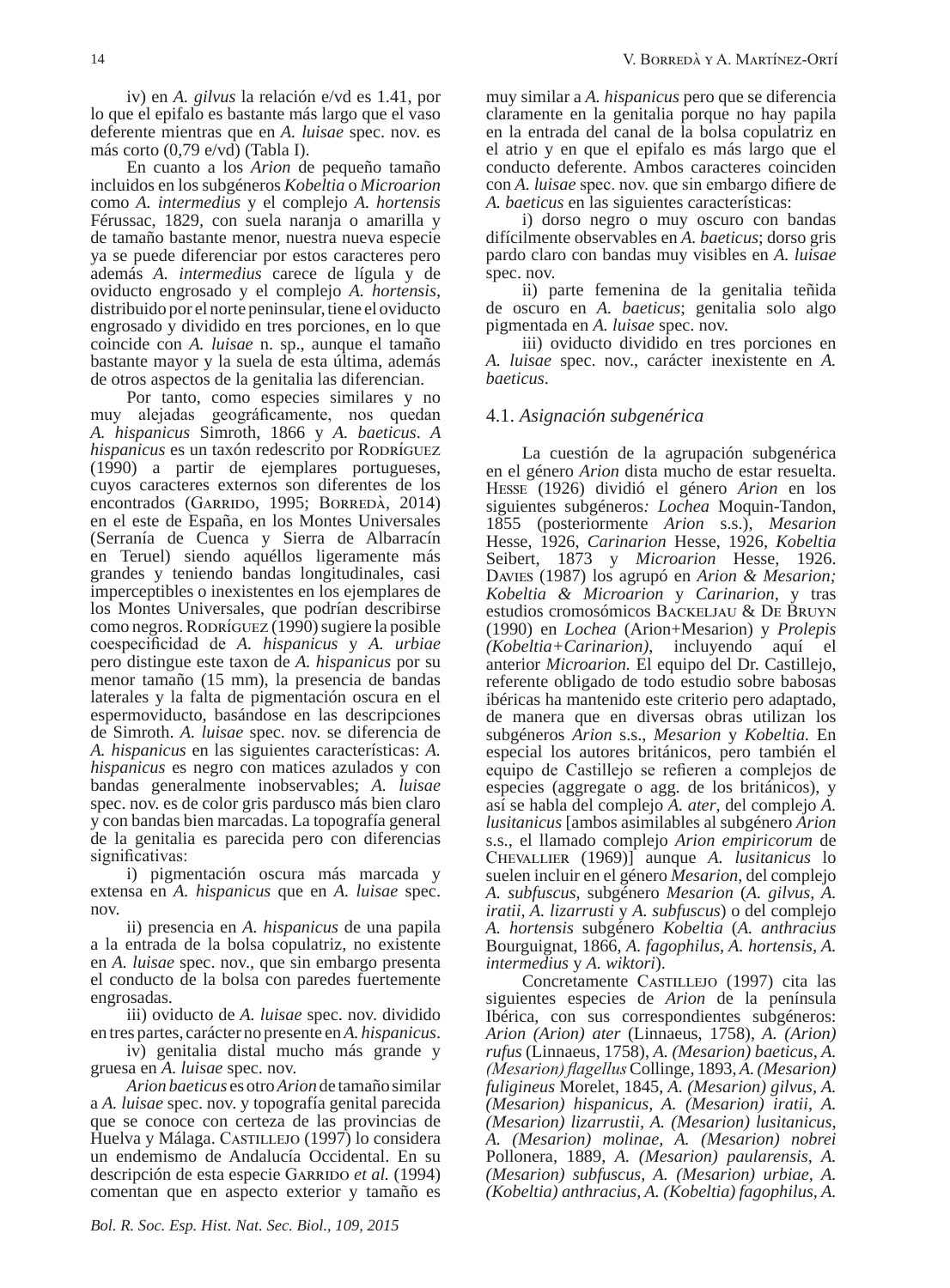*(Kobeltia) hortensis* y *A. (Kobeltia) intermedius.*  En total 19 especies, a las que en tiempos posteriores se han unido *Arion magnus* Torres-Mínguez, 1923 (del complejo *A. lusitanicus*), especie rehabilitada y ya incluida en las listas de la malacofauna española y francesa, *Arion distinctus*  Mabille, 1868 del complejo *A. hortensis*, en Andorra (Borredà, Collado, Blasco & Espín, 1996), *A. (Mesarion) ponsi*, del complejo *A. subfuscus*, en Menorca (Quintana, 2007), y *A. silvaticus*, del subgénero o complejo *Carinarion*, también de Andorra. Todo ello elevaría el número de *Arion* de la península Ibérica e Islas Baleares a 23, número que muy probablemente aumente cuando se desentrañe la conformación de los diversos complejos específicos, en especial el de *A. lusitanicus* (auct. non Mabille, 1868).

Por todo lo expuesto expresamos nuestras dudas sobre la asignación subgenérica del nuevo taxón, a la espera de posteriores estudios sobre el tema, pero de manera provisional, y fundamentalmente por poseer oviducto dividido en tres porciones como varios componentes del complejo *A. hortensis*, tradicionalmente incluidos en el subgénero *Kobeltia*, proponemos adscribir tentativamente *A. (Kobeltia) luisae* spec. nov. a este taxón subgenérico aunque Castillejo (1997) atribuye al subgénero *Mesarion* las especies semejantes a *A. luisae* spec. nov. antes comparadas: *A.* (M.) *baeticus, A.* (Mesarion) *gilvus* y *A.* (M.) *hispanicus.* 

#### **AGRADECIMIENTOS**

Agradecemos al personal de la Sección de Microscopía Electrónica del S.C.S.I.E., de la Universitat de València por su ayuda en la realización de microfotografías con el SEM Hitachi S–4100. Igualmente queremos dar las gracias a nuestro querido colega y compañero Juan Salvador Espín Jiménez que nos enseñó el Paraje Natural Municipal de la Dehesa en Soneja y nos condujo hasta la laguna, siendo además correcolector de los dos especímenes hallados.

#### **BIBLIOGRAFÍA**

- Backeljau, T. & De Bruyn, L. 1990. On the infrageneric systematics of the genus *Arion Férussac, 1819. Bulletin van het Koninklijk Belgisch Instituut voor Natuurwetenschappen, Biologie,* **60**: 35-68.
- Bertrand, A. 2000. *Atlas préliminaire des mollusques terrestres et aquatiques d'Andorre.* Cahiers Malacologiques, Lyon, 25 págs.
- Borredà, V. 1994. Datos sobre la distribución geográfica de *Arion gilvus* Torres– Mínguez 1925 (Gastropoda: Pulmonata: Arionidae). Resúmenes *X Congreso Nacional de Malacología.* págs. 143- 144. Barcelona.
- 1998. *Arion lusitanicus Mabille, 1868 (Gastropoda:Pulmonata:Arionidae) en el este de la Península Ibérica. Iberus,* **16**(2): 1-10.
- *—* 2014. Pulmonados desnudos (Mollusca: Gastropoda: Pulmonata) del Este de la Península

Ibérica. 475 págs. Tesis doctoral (1996). Universitat de València.

- Borredà, V. & Collado, M. A. 1996. Pulmonados desnudos (Gastropoda, Pulmonata) de la provincia de Castellón (E España). *Iberus*, **14**(2): 9-24.
- Borredà, V., Collado, M. A., Blasco, J. & Espín, J. S. 1996. Las babosas de Andorra (Gastropoda, Pulmonata). *Iberus*, **14**(2): 25-38.
- Borredà,V., Martínez-Ortí, A. & Nicolau, J. 2010. *Guia de camp dels Mol.luscs d'Andorra.*  Monografies del Cenma, Andorra. 196 págs.
- Castillejo, J. 1997. Las babosas de la familia Arionidae Gray, 1840 en la Península Ibérica e Islas Baleares. Morfología y distribución (Gastropoda, Pulmonata, Terrestria nuda). *Revista Real Academia Galega de Ciencias,*  **XVI***:* 51-118.
- 1998. *Guía de las babosas ibéricas.* Real Academia Galega de Ciéncias, Santiago de Compostela. 154 págs.
- Chevallier, H. 1969. Taxonomie et Biologie des grands *Arion de France Malacologia,* **9**(1): 73- 78.
- Davies, S. 1987. *Arion flagellus* Collinge and *Arion lusitanicus* Mabille in the British Isles: a morphological, biological and taxonomic investigation. *Journal of Conchology,* **32**: 339- 354.
- Garrido, C., 1995. *Estudio taxonómico de la Fauna de Pulmonados Desnudos Ibéricos (Mollusca:Gastropoda).* 626 págs. Tesis doctoral. Universidade de Santiago de Compostela.
- Garrido, C., Castillejo, J. & Iglesias, J. 1994. Description of *Arion baeticus* spec. nova from the Iberian Peninsula (Gastropoda: Pulmonata: Arionidae). *Malakologische Abhandlungen,*  **17***(2): 37-46.*
- Gasull, L. 1981. Fauna malacológica terrestre y de agua dulce de la provincia de Castellón de la Plana. *Boletín de la Sociedad de Historia Natural de Baleares,* **25***: 55-102.*
- Geenen, S., Jordaens, K. & Backeljau, T. 2006. Molecular systematics of the *Carinarion complex (Mollusca: Gastropoda; Pulmonata): a taxonomic riddle caused by a mixed breeding system. Biological Journal of the Linnean Society.*  **89**(4): 589-604.
- Hesse, P. 1926. Die Nacktschnecken der paleoarkitschen Region. *Abhandlungen des Archiv für Molluskenkunde,* **2**: 1-155.
- Quintana, J. 2007. Un nuevo molusco terrestre para la fauna balear, *Arion (Mesarion) ponsi sp. nov. (Gastropoda, Pulmonata, Arionidae). Spira,* **2**(3): 139-146.
- Rodríguez, T. 1990. *Babosas de Portugal.* 408 págs. Tesis doctoral (inédita). Universidade de Santiago de Compostela.

*Bol. R. Soc. Esp. Hist. Nat. Sec. Biol., 109, 2015*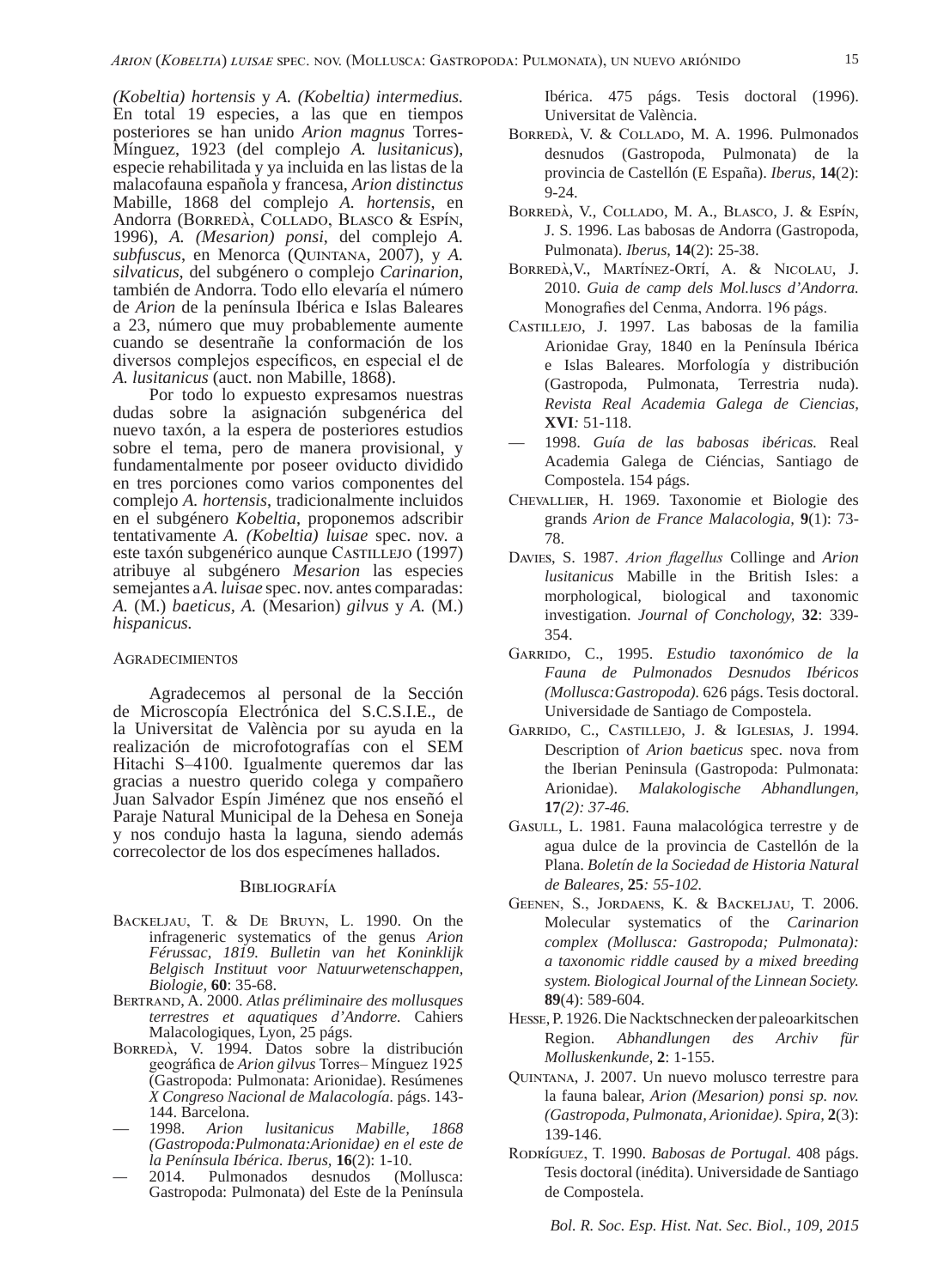Lám I/Plate I *Arion luisae* spec. nov., morfología externa. (External morphology) Figuras 1-5. –Holotipo (MVHN–010913RE01a) (Holotype (MVHN–010913RE01a). Figuras 6-7. –Paratipo (MVHN–010913RE01b) (Paratype (MVHN–010913RE01b).

Lám II/Plate II

Figuras 8-11. –Concha ("pseudolimacela") del paratipo de *Arion luisae* spec. nov. Gránulos y cristales de carbonato cálcico.

– Shell ("pseudolimacella") of the paratype of *Arion luisae* spec. nov. Granules and crystals of calcium carbonate.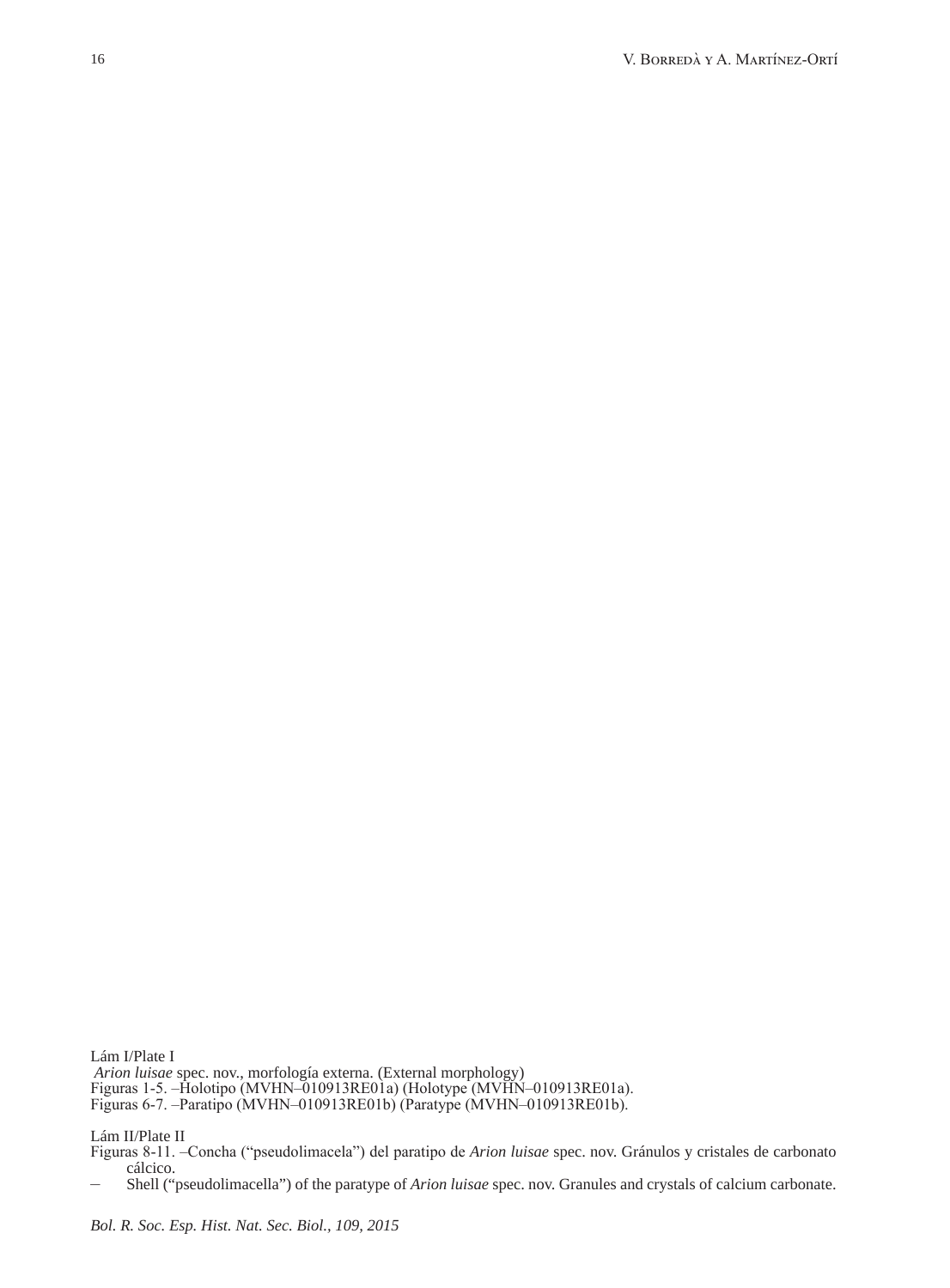## Lám I/Plate I



Lám II/Plate II



*Bol. R. Soc. Esp. Hist. Nat. Sec. Biol., 109, 2015*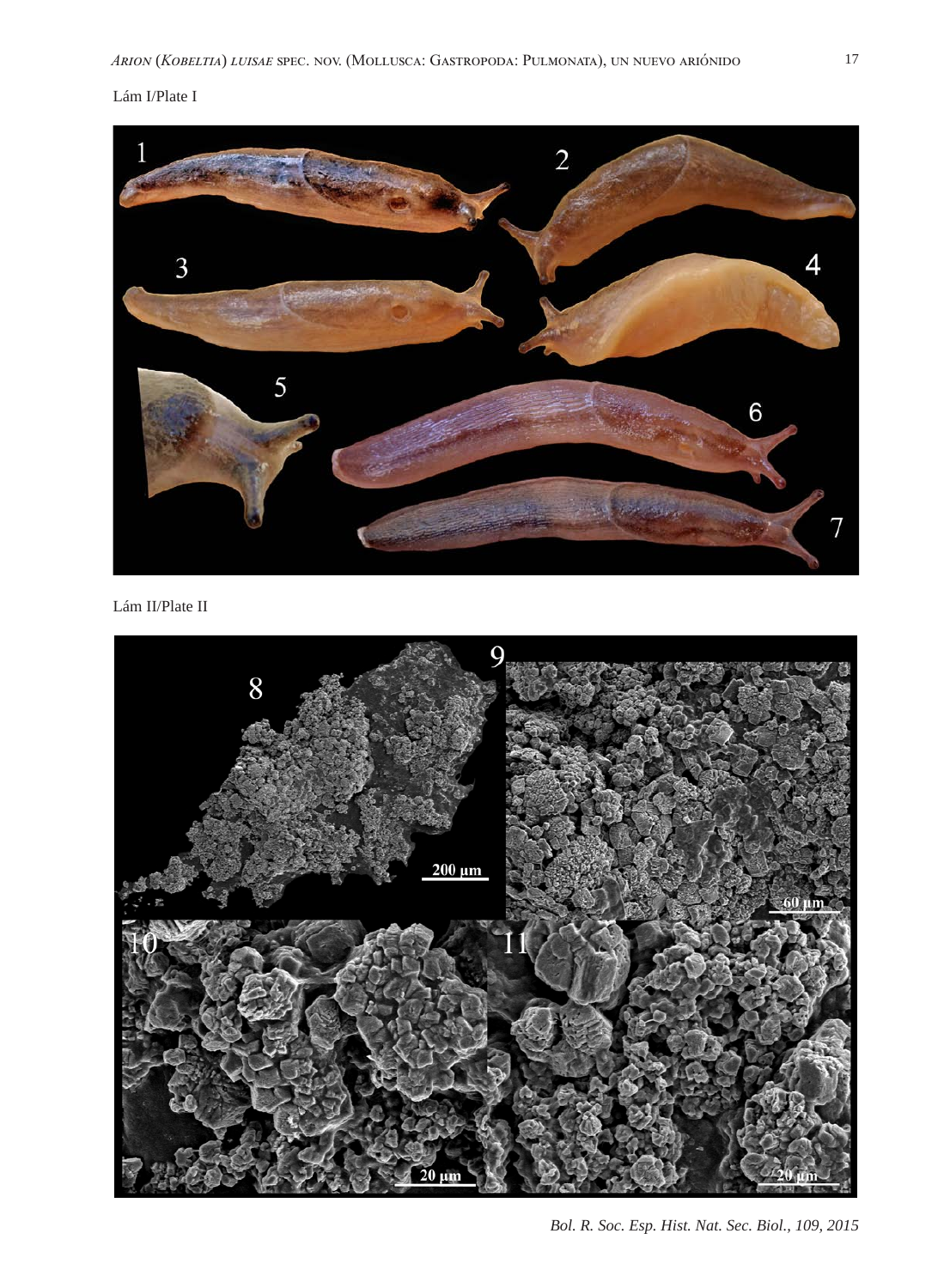Lám III/Plate III Mandíbula y rádula de *Arion luisae* spec. nov. Jaw and radula of *Arion lusiae* spec. nov.

Figuras 12-22. –12-14. Mandíbula. 14. Detalle de la ornamentación de las costillas de la mandíbula. 15-22. Rádula. 15. Vista general. 16-19. Dientes central y laterales. 17. Diente central. 18-19. Primeros dientes laterales. 20. Dientes laterales (del 11º al 19º). 21-22. Dientes marginales.

<sup>–</sup> 12-14. Jaw. 14. Sculpture detail of the jaw's ribs. 15-22. Radula. 15. General view of radular teeth. 16-19. Central and lateral teeth. 17. Central tooth. 18-19. First lateral teeth. 20. Lateral teeth (from 11<sup>th</sup> to 19<sup>th</sup>). 21-22. Marginal teeth.